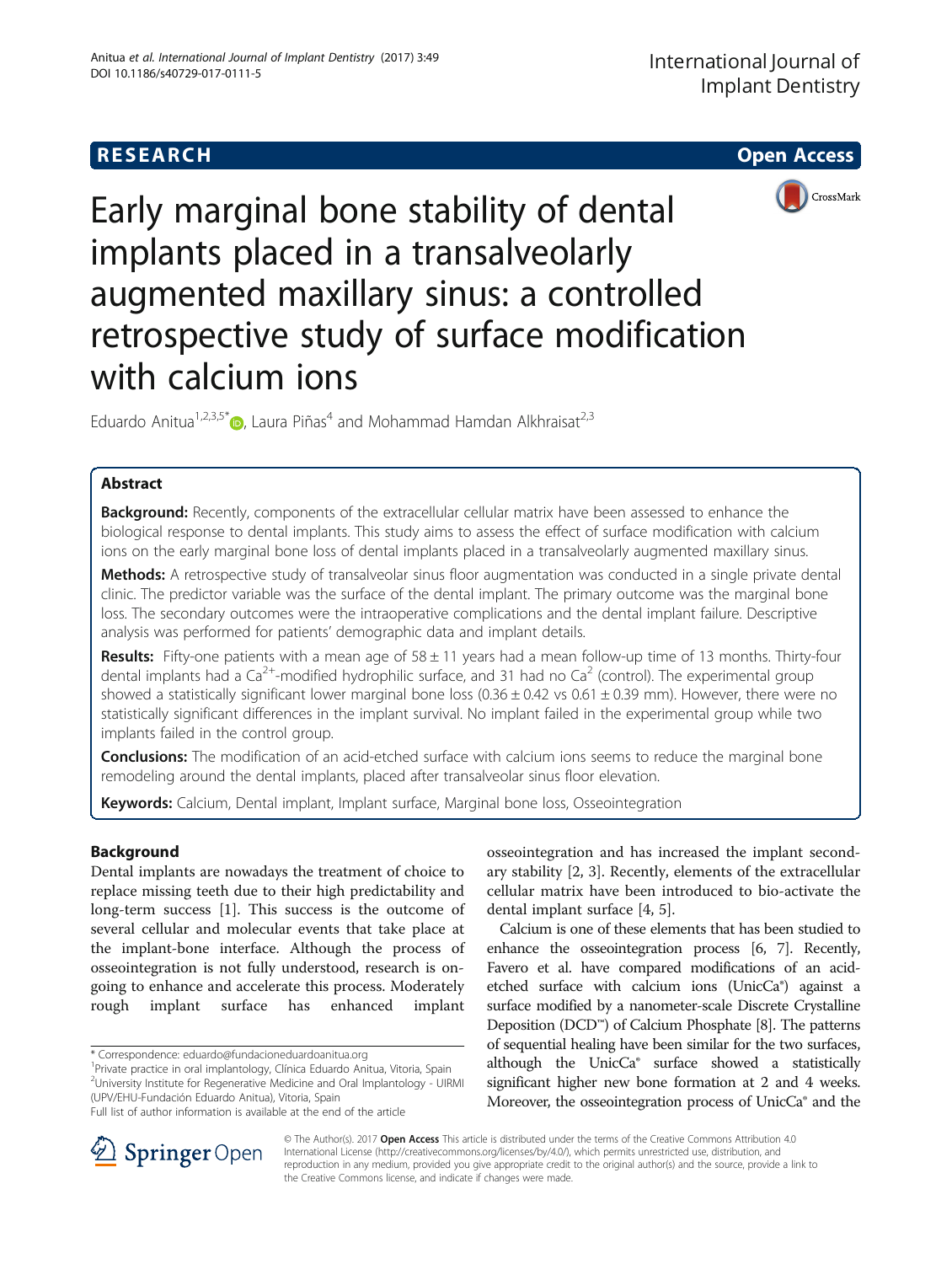SLActive® surfaces has been very similar without statistically significant differences [[9](#page-4-0)].

A research is needed to study if these enhancements to the dental implant surface would improve the outcome of dental implants. It has been reported that 40% of the implant failures occur during the period of osseointegration (early failures) [[10\]](#page-4-0). The presence of low-density bone is a challenging situation to achieve the success of dental implants and requires specific treatment plan and surgical protocol to minimize the risk of implant failure [\[11, 12\]](#page-4-0). The rehabilitation of posterior maxilla with an implant-supported prosthesis could be complicated by the presence of low-density bone [[13\]](#page-4-0).

For that, the aim of this study is to evaluate the early survival of UnicCa® dental implants placed in transalveolarly augmented maxillary sinus. The null hypothesis of the study is that the UnicCa® surface does not enhance implant survival nor the marginal bone stability. The principal outcome has been the marginal bone stability and as secondary outcome the implant survival.

## Methods

The manuscript was written following STROBE (Strengthening the Reporting of Observational studies in Epidemiology) guidelines. All described data and treatments were obtained from a single dental clinic in Vitoria, Spain. The time period of the study was between December 2014 and April 2016. Patients' records were retrospectively reviewed to identify patients that fulfilled the following inclusion criteria:

- Male and female patients older than 18 years old.
- Transalveolar sinus floor augmentation.
- The insertion of dental implants.

Patients/implants were excluded if not completed with all these criteria. Patients with incomplete data were also excluded. An exemption from IRB approval of the study protocol was granted by the author's institution as it was a retrospective study, and the evaluated medical devise had already been approved for clinical use. This study was performed following the Helsinki declaration regarding the investigation with human subjects.

The principal outcome was the marginal bone loss. The experimental group was composed of the dental implants with  $Ca^{2+}$  ions (UnicCa $\degree$  surface), and the control group was composed of the implants having the same surface as the UnicCa® but without the calcium ion modification (known as Optima® surface). The surface is acid-etched to generate a multi-scale roughness at the different parts of the implant (neck, valleys, and threads) in adaptation to the different biological needs: homogenous and attenuated roughness at the neck to avoid the risk of bacterial colonization, micro-roughness at the valleys to enhance the

osseointegration, and micro-roughness + pores at the threads to enhance anchorage.

#### Outcome assessment

Data about patients' age and sex were collected. Cone-beam CT scans were visualized in BTI Scan III (Biotechnology Institute, Vitoria, Spain) to measure the residual bone height and the bone density at the surgical site. The sequence of bone drilling was determined according to the bone density [\[14](#page-4-0)].

Implant survival determined whether the implant was still physically in the mouth or lost at the time of evaluation. To assess the marginal bone stability, the distance between the uppermost point of the implant platform and the most coronal bone-implant contact was measured mesial and distal to the implant by a computer software (Sidexis, Sirona, USA). Implant length was used to calibrate the linear measurements on the radiograph.

### Surgical procedure

The plasma rich in growth factors (PRGF) was prepared using the Endoret® system following the manufacturer instructions (BTI Biotechnology Institute, Vitoria, Spain). The technique for transalveolar sinus floor elevation is explained elsewhere [\[15\]](#page-4-0). Briefly, conventional drills working at low speed (150 rpm) without irrigation was used to prepare the implant site. A frontal cutting drill was then introduced to prepare the last 1 mm of the implant alveolus. When a window (half of the sinus floor) was created, a well-retracted fibrin plug was introduced. The sinus floor could be opened further, if it was needed. A blunt hand instrument was introduced to push apically the fibrin membrane and to elevate the Schneiderian membrane, simultaneously. The area below the Schneiderian membrane was grafted by PRGF clot. Before implant insertion, the implant socket was irrigated with PRGF. The implants were inserted by a surgical motor at a torque value of 25 N cm. Then, the implant was completed seated with a calibrated torque wrench.

After completing the surgical and prosthetic phases, the patient was reviewed at 6 and 12 months during the observation period of the study.

### Statistical analysis

Data collection and analysis were performed by an independent examiner (other than restorative dentist and surgeon). A descriptive analysis of the implant location, length, diameter, bone grafting, and marginal bone loss was performed by considering the implant as the statistical unit of analysis. Shapiro-Wilk test was selected as normality test. Mann-Whitney test was applied to compare the follow-up time, insertion torque, and proximal bone loss between the study groups. Patients' age, sex, and medical history were also analyzed. The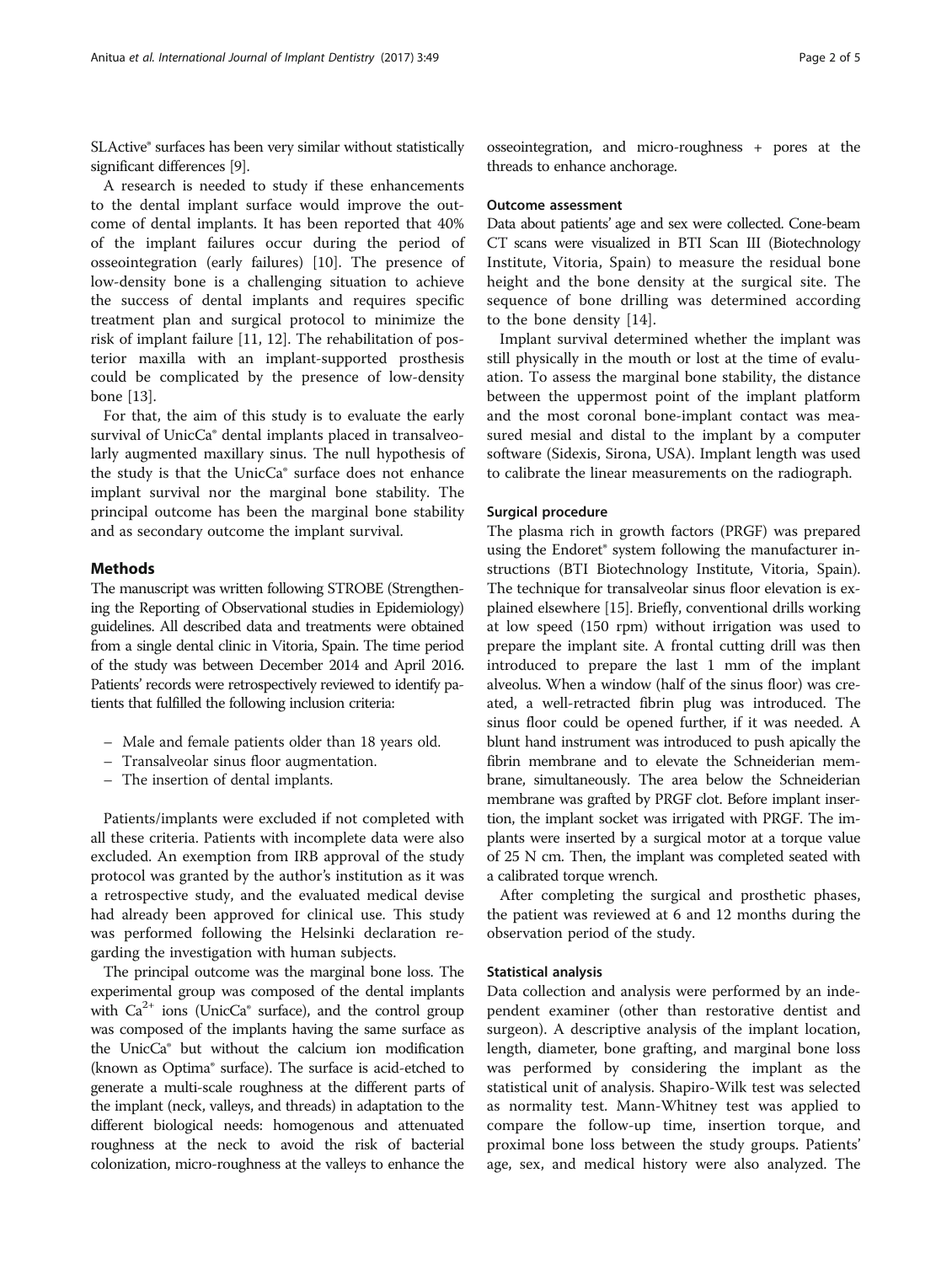bone type was compared with Fischer's exact test and the number of implant failures by  $\chi^2$  test.

The statistical significance level was 5% ( $p < 0.05$ ). SPSS v15.0 for Windows statistical software package (SPSS Inc., Chicago, IL, USA) was used.

# Results and discussion

In this study, 51 patients participated with 65 dental implants. The mean age of the patients was  $58 \pm 11$  years (range 38 to 72 years) at the time of surgery, and 28 were females.

The experimental group had  $34 \text{ Ca}^{2+}$ -modified dental implants, and the control group had 31 dental implants (without surface modification with calcium ions).

Tables 1 and 2 show the diameters and lengths of the placed dental implants in the experimental and control groups, respectively. Figure 1 shows the anatomical position of the dental implants in the study groups. The residual alveolar bone was of type II (12 implants), type III (16 implants), and type IV (6 implants) in the experimental group. Table [3](#page-3-0) shows the bone type in the control group that had significantly more bone of better quality. Dental implants were placed at a mean insertion torque > 30 N cm in both groups (Table [3\)](#page-3-0). The healing time was 4 months. They were mainly supporting fixed screw-retained prostheses, and delayed implant loading was performed.

No intraoperative complications were recorded. During the follow-up period (13 months), no implant failure was encountered in the experimental group. The control group had two implant failures. However, these differences were not statistically significant (Table [3\)](#page-3-0). The mesial and distal bone loss in the experimental group was  $0.3 \pm 0.5$ and  $0.5 \pm 7$  mm, respectively. The proximal bone loss was significantly lower in the experimental group (Table [3\)](#page-3-0).

The results of this study do not support the acceptance of the null hypothesis. The modification of an acid-etched surface with calcium ions (UnicCa®) has enhanced the marginal bone stability.

Maxillary sinus floor elevation using the transalveolar approach may be a valid and less invasive supplement to the lateral window technique [\[16](#page-4-0), [17](#page-4-0)]. A prerequisite for using this technique is that primary implant stability could be achieved. Implant's primary stability is the result of quantity and quality of hosting bone, the design

Table 1 Length and diameter of the dental implants in the experimental group

|                |     | Diameter (mm) |                          |      |      |      | Total |  |
|----------------|-----|---------------|--------------------------|------|------|------|-------|--|
|                |     | 4.25          | 5.00                     | 5.50 | 6.00 | 6.25 |       |  |
| Length<br>(mm) | 5.5 |               | ζ                        | ર    | 0    | 0    |       |  |
|                | 6.5 | 0             | $\overline{\phantom{a}}$ | 12   | 4    | 2    | 23    |  |
|                | 7.5 | 0             | $\mathcal{D}$            |      | 0    |      | 4     |  |
| Total          |     |               | 10                       | 16   | 4    | Κ    | 34    |  |

Table 2 Length and diameter of the dental implants in the control group

|                |     | Diameter (mm) |      |      |      |               | Total         |
|----------------|-----|---------------|------|------|------|---------------|---------------|
|                |     | 4.25          | 5.00 | 5.50 | 6.00 | 6.25          |               |
| Length<br>(mm) | 5.5 | 0             |      |      | 0    | 0             | $\mathcal{P}$ |
|                | 6.5 | 0             | 2    | 6    | 0    | 4             | 12            |
|                | 7.5 | 0             |      | 10   |      | $\mathcal{P}$ | 14            |
|                | 8.5 | 0             | ∩    | 2    |      | 0             | 3             |
| Total          |     | 0             | 4    | 19   |      | 6             | 31            |

of the implant, and the drilling technique [\[18](#page-4-0)]. Implant macro-design is a parameter that significantly influences implant primary stability.  $Ca^{2+}$ -modified dental implants were placed following the same surgical procedure described by Anitua et al. [[15\]](#page-4-0) to place the same dental implant but without  $Ca^{2+}$ . For that, no statistically significant differences in primary stability were found between the two dental implants.

Unlike  $Ca^{2+}$ -modified dental implants, two early implant losses were observed for the same dental implants but without  $Ca^{2+}$ . Moderately rough implant surface has enhanced implant osseointegration and has increased the implant secondary stability [[2](#page-3-0), [3,](#page-3-0) [19](#page-4-0)]. Hydrophilic moderately rough surfaces showed faster osseointegration compared to those with hydrophobic characteristics [[20, 21](#page-4-0)].  $Ca^{2+}$  ions have been shown to protect the hydrophilic implant surface against aging and the formation of carbon-rich species [\[4, 6\]](#page-3-0).

Upon exposure to blood plasma,  $Ca^{2+}$ -modified surface has induced surface clot formation, platelet adsorption, and activation [\[6\]](#page-3-0). By using a peri-implant gap model in

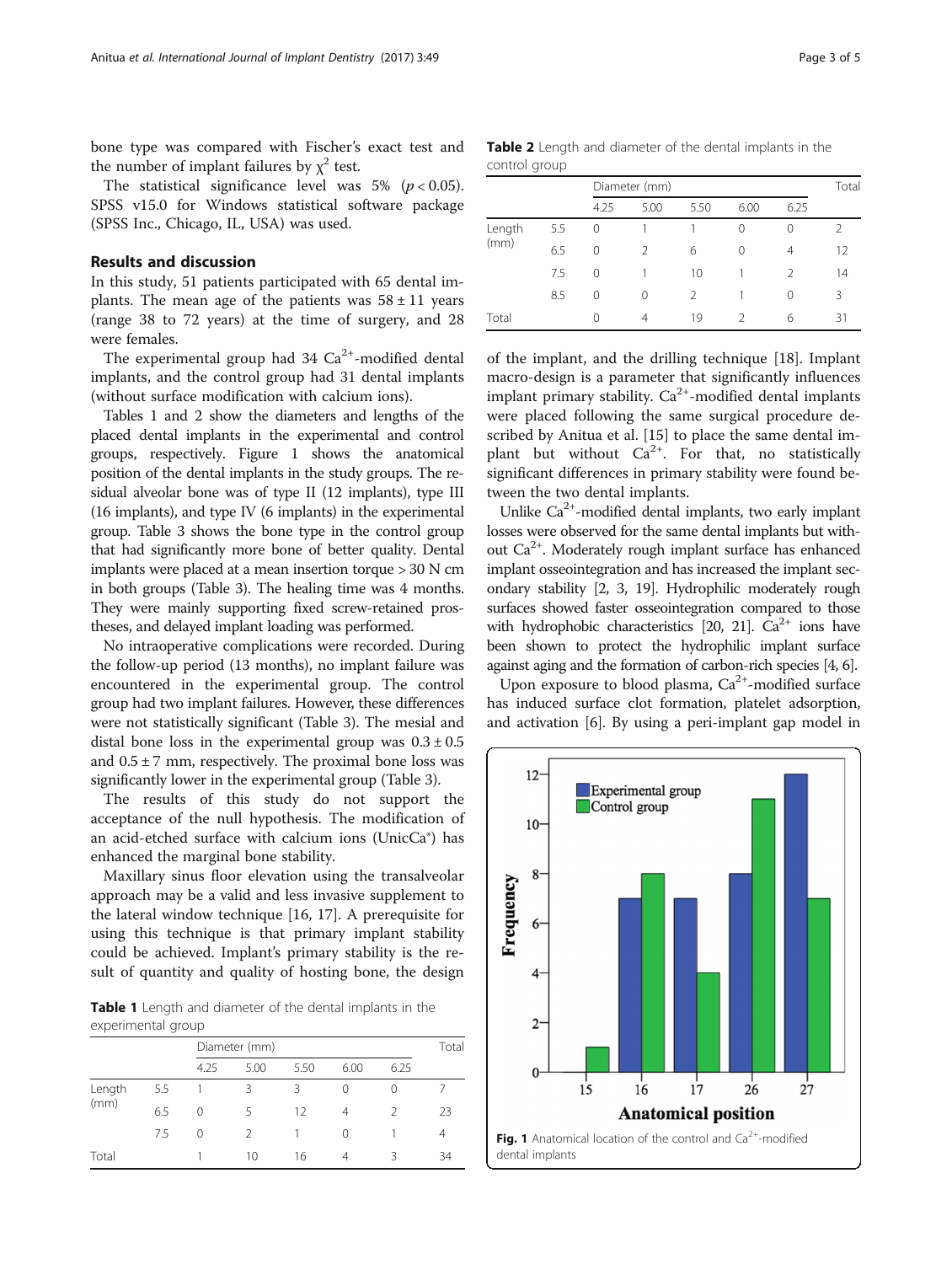<span id="page-3-0"></span>Table 3 Outcomes of experimental and control groups

| Variable                |    | Experimental    | Control                    | P < 0.05         |
|-------------------------|----|-----------------|----------------------------|------------------|
| Number of implants      |    | 34              | 31                         |                  |
| Bone type               | Ш  | 35.3%           | 74.2%                      | Yes <sup>a</sup> |
|                         | Ш  | 47.1%           | 22.6%                      |                  |
|                         | IV | 17.6%           | 3.2%                       |                  |
| Follow-up time (months) |    | $13 + 1^d$      | $13 + 2^{d}$               | No <sup>b</sup>  |
| Insertion torque (N cm) |    | $36 + 15^d$     | $30 + 15^{\circ}$          | No <sup>b</sup>  |
| Implant failure         |    | 0               | $\mathcal{P}$              | No <sup>c</sup>  |
| Proximal bone loss (mm) |    | $0.36 + 0.42^d$ | $0.61 + 0.39$ <sup>d</sup> | Yes <sup>b</sup> |

<sup>a</sup>Fischer's exact test<br><sup>b</sup>Mann Whitnoy test

**Mann-Whitney test** 

<sup>c</sup>χ<sup>2</sup> test<br><sup>d</sup>Mean ± standard deviation

rabbit,  $Ca^{2+}$ -modified surface has significantly improved peri-implant bone volume and density at 2 weeks and bone-to-implant contact at 8 weeks [6].  $Ca^{2+}$ -modified surface presented a significantly more new bone formation at 2 and 4 weeks compared to a surface modified by nanometer-scale discrete crystalline deposition of calcium phosphate [[8](#page-4-0)].

In this study, the modifications of an acid-etched surface with calcium ions have significantly decreased the marginal bone loss. Preservation of the crestal bone has been higher in  $Ca^{2+}$ -modified implants compared to unmodified implants. One of the criteria of dental implant success as defined by Buser et al. [[22\]](#page-4-0) and modified by Albrektsson et al. [[23](#page-4-0)] is the absence of persistent peri- implant bone resorption greater than 1.5 mm during the first year of loading and 0.2 mm per year during the following years. Östman et al. have documented the outcomes of dental implants modified with nanometer-scale discrete crystalline deposition of calcium phosphate [\[24](#page-4-0)]. The dental implants have been immediately loaded by the fixed prostheses in both maxillary and mandibular regions. The average marginal bone resorption was 0.37 ± 0.39 mm during the first year in function. This outcome might be related to the implant surface modification.

This study was limited by the retrospective design, data dependency on the accuracy of the patients' record, and the short follow-up. Further prospective controlled studies with a long-term follow-up are required. The use of panoramic radiographs could be a source of error in measurement that was reduced by performing a 1:1 calibration of the radiograph. This would render the measurements sufficiently accurate for clinical use [\[25](#page-4-0)].

# Conclusions

The modification of an acid-etched surface with calcium ions (UnicCa®) seems to enhance the marginal bone stability of dental implants, placed after transalveolar sinus floor elevation.

#### Abbreviations

PRGF: Plasma rich in growth factors; STROBE: Strengthening the Reporting of Observational studies in Epidemiology

# Acknowledgements

Not applicable

#### Funding

No funding was received for this study.

#### Availability of data and materials

The data will not be shared but are available upon request.

#### Authors' contributions

EA, LP, and MHA was responsible for the concept/design of the study. EA, LP, and MHA collected the data. LP and MHA interpreted and analyzed the data. LP and MHA drafted the article. EA, LP, and MHA critically revised and aproved the article. All authors read and approved the final manuscript.

#### Ethics approval and consent to participate

An exemption from IRB approval of the study protocol was granted by the author's institution as it was a retrospective study, and the evaluated medical device had already been approved for clinical use. This study was performed following the Helsinki declaration regarding the investigation with human subjects.

#### Consent for publication

Not applicable.

#### Competing interests

Eduardo Anitua is the Scientific Director of BTI Biotechnology Institute (Vitoria, Spain). He is the head of the Foundation Eduardo Anitua, Vitoria, Spain. Laura Piñas has no conflict of interest. Mohammad Hamdan Alkhraisat is a scientist at BTI Biotechnology Institute (Vitoria, Spain).

### Publisher's Note

Springer Nature remains neutral with regard to jurisdictional claims in published maps and institutional affiliations.

#### Author details

<sup>1</sup> Private practice in oral implantology, Clínica Eduardo Anitua, Vitoria, Spain. <sup>2</sup>University Institute for Regenerative Medicine and Oral Implantology - UIRMI (UPV/EHU-Fundación Eduardo Anitua), Vitoria, Spain. <sup>3</sup>BTI Biotechnology Institute, Vitoria, Spain. <sup>4</sup>Universidad Europea de Madrid, Madrid, Spain.<br><sup>5</sup>Eduardo Anitua Foundation, Cáloso Maria Cagigal 19, 01007 Vitoria, St <sup>5</sup>Eduardo Anitua Foundation, C/Jose Maria Cagigal 19, 01007 Vitoria, Spain.

#### Received: 4 September 2017 Accepted: 15 November 2017 Published online: 04 December 2017

#### References

- 1. Moraschini V, Poubel LA, Ferreira VF, Barboza Edos S. Evaluation of survival and success rates of dental implants reported in longitudinal studies with a follow-up period of at least 10 years: a systematic review. Int J Oral Maxillofac Surg. 2015;44:377–88.
- 2. Berglundh T, Abrahamsson I, Lang NP, Lindhe J. De novo alveolar bone formation adjacent to endosseous implants. Clin Oral Implants Res. 2003;14: 251–62.
- 3. Buser D, Schenk RK, Steinemann S, Fiorellini JP, Fox CH, Stich H. Influence of surface characteristics on bone integration of titanium implants. A histomorphometric study in miniature pigs. J Biomed Mater Res. 1991;25:889–902.
- 4. Anitua E, Tejero R, Alkhraisat MH, Orive G. Platelet-rich plasma to improve the bio-functionality of biomaterials. BioDrugs. 2013;27:97–111.
- 5. Tejero R, Anitua E, Orive G. Toward the biomimetic implant surface: biopolymers on titanium-based implants for bone regeneration. Prog Polym Sci. 2014;39:1406–47.
- 6. Anitua E, Prado R, Orive G, Tejero R. Effects of calcium-modified titanium implant surfaces on platelet activation, clot formation, and osseointegration. J Biomed Mater Res A. 2015;103:969–80.